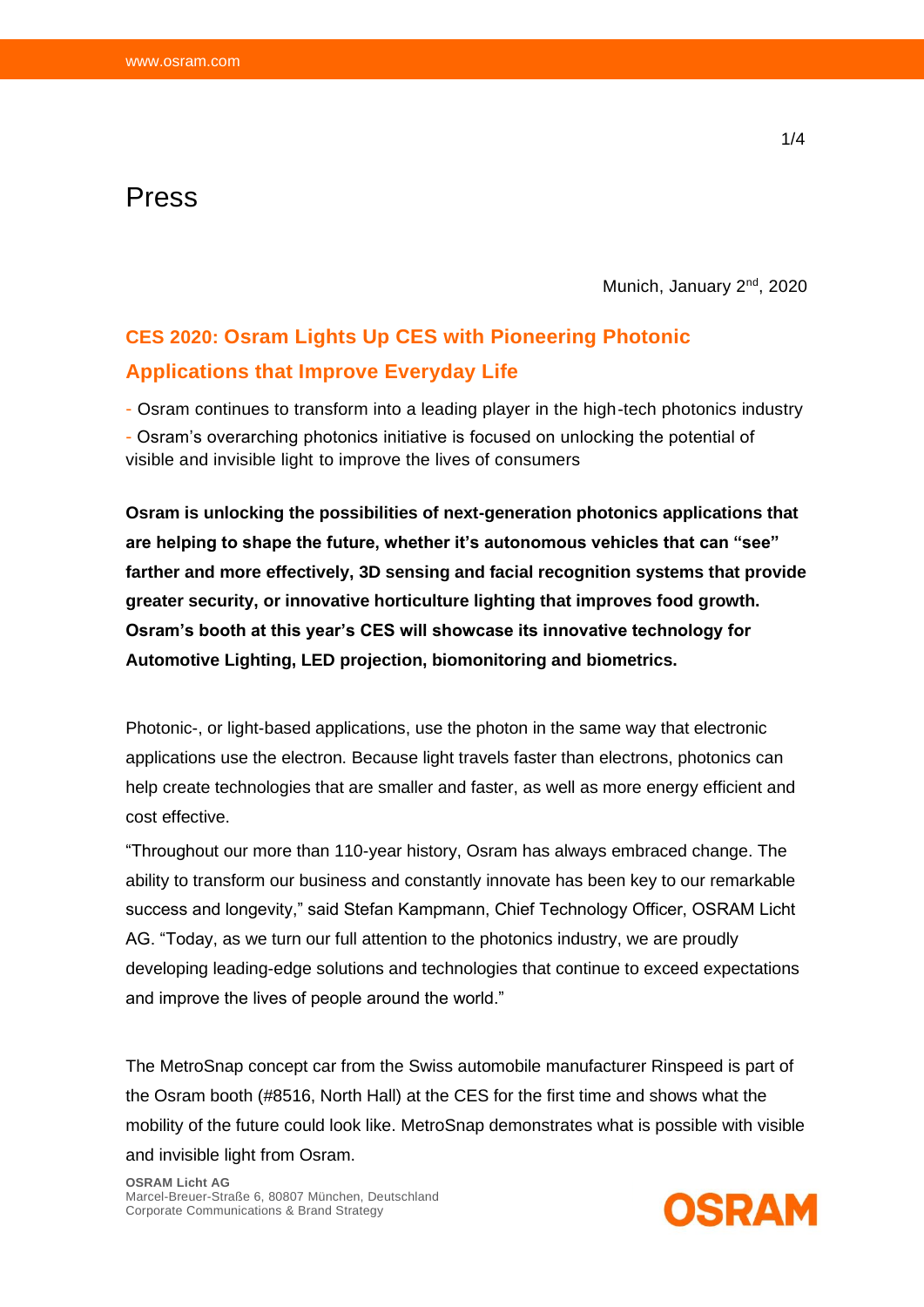In addition, products and innovations in the following four areas await CES visitors:

- **Mobility**: Osram's booth will feature the new, red e**X**changeable **L**ED light**S**ource (XLS) for stop, tail and rear fog lights. XLS is a standardized, easily replaceable light source that covers a variety of signal and fog applications. Rear Combination Light (RCL) technology offers a first glimpse into the future of automotive exterior lighting and shows how to use rear lighting to communicate with other drivers and pedestrians on the road. LiDAR technology makes autonomous driving safer in Rinspeed's MetroSnap by using infrared pulse lasers to create a 3D map of the vehicle's surroundings.
- **Safety & Security**: In an increasingly networked world, Osram's photonic solutions provide security, reliability and peace of mind. VCSEL (Vertical Cavity Surface Emitting Laser) technology enables in-cabin monitoring in Rinspeed's MetroSnap, as well 3D sensing used for facial recognition in vehicles and mobile devices.
- **Connection**: Osram's intelligent LED technology impressively demonstrates how dynamic information can be transmitted in an autonomous driving scenario. For example, Osram's Eviyos smart LEDs are featured in MetroSnap's headlights. These multifunctional, intelligently controllable LEDs do more than just illuminate the road. They visually display warnings or symbols on the road to other drivers and can even indicate to pedestrians that they are seen by the vehicle and it is safe to cross the road. Additionally, Osram's cutting-edge laser, LED and infrared LED components support numerous Augmented Reality (AR) applications including eye/gaze tracking, 3D room scanning, proximity detection and display function.
- **Health & Well-Being**: Osram's innovative lighting solutions place the focus on people and the environment. For instance, Osram offers a wide range of LED emitters, detectors and modules for vital sign and heart rate monitoring on smartphones and smartwatches, as well as spectroscopy applications that can instantly analyze food and provide information such as calorie content, freshness and quality to help consumers better monitor their health. What's more, Fluence, an Osram company, is demonstrating a high-performance, horticulture top-lighting solution helping the world grow smarter.



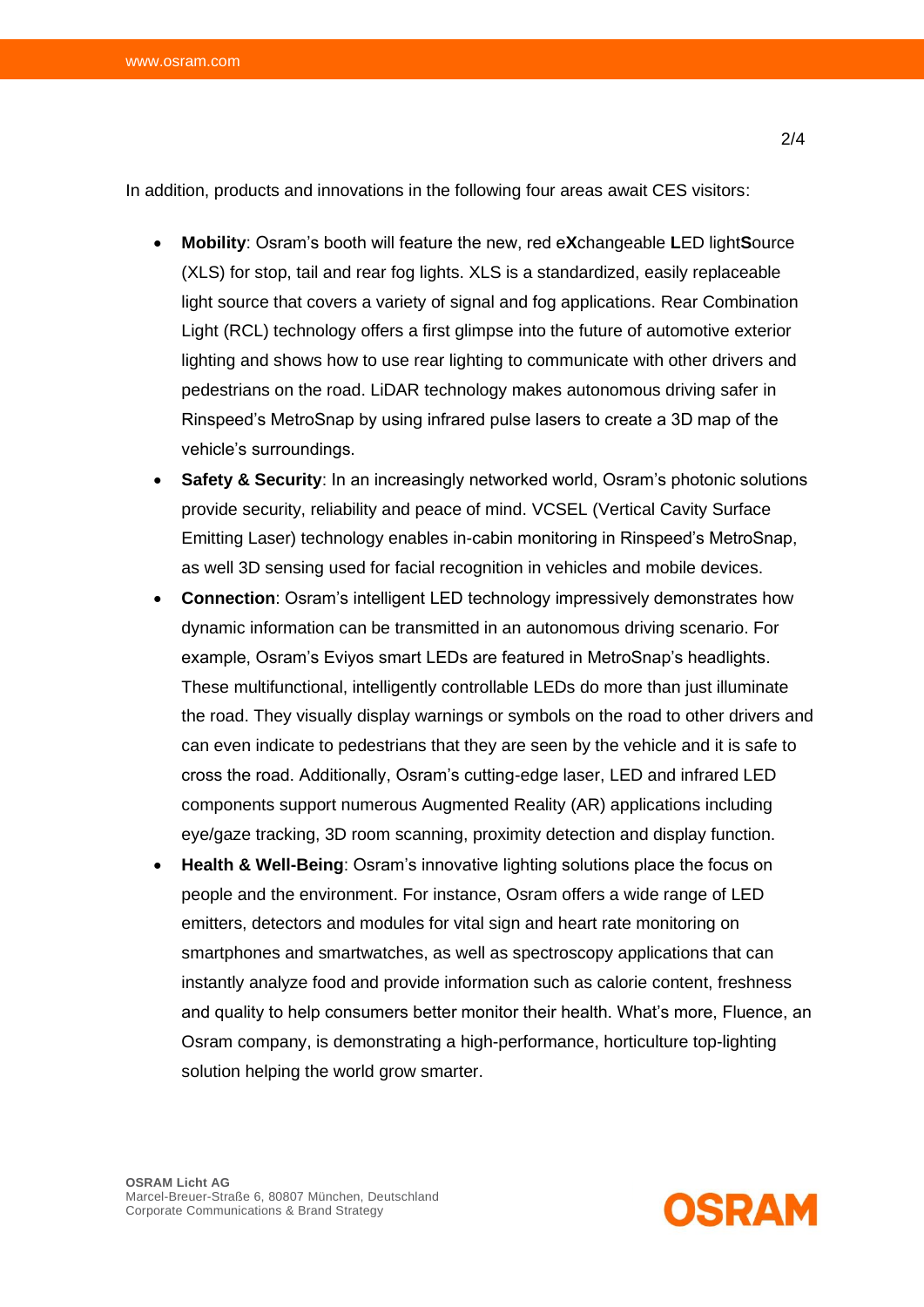Another highlight is the Osram Ostar Projection Power LED family, which will be launched at CES. The LED family was developed specifically for use in projectors for home cinema and office solutions and achieved outstanding brightness values.

For more information, visit: [www.osram.com/CES](http://www.osram.com/CES)

## **PRESS CONTACTS**

Sarah Carlson Sarah Carlson Sarah Carlson Simon Thaler Phone: 248-916-8693 Phone: +49 941 850 1693 Email: [sarah.carlson@osram-os.com](mailto:simon.thaler@osram-os.com) Email: simon.thaler@osram-os.com



Osram's visible and invisible lighting products are featured in Rinspeed's MetroSnap vehicle, which will be unveiled at CES 2020. Picture: Rinspeed

**OSRAM Licht AG** Marcel-Breuer-Straße 6, 80807 München, Deutschland Corporate Communications & Brand Strategy